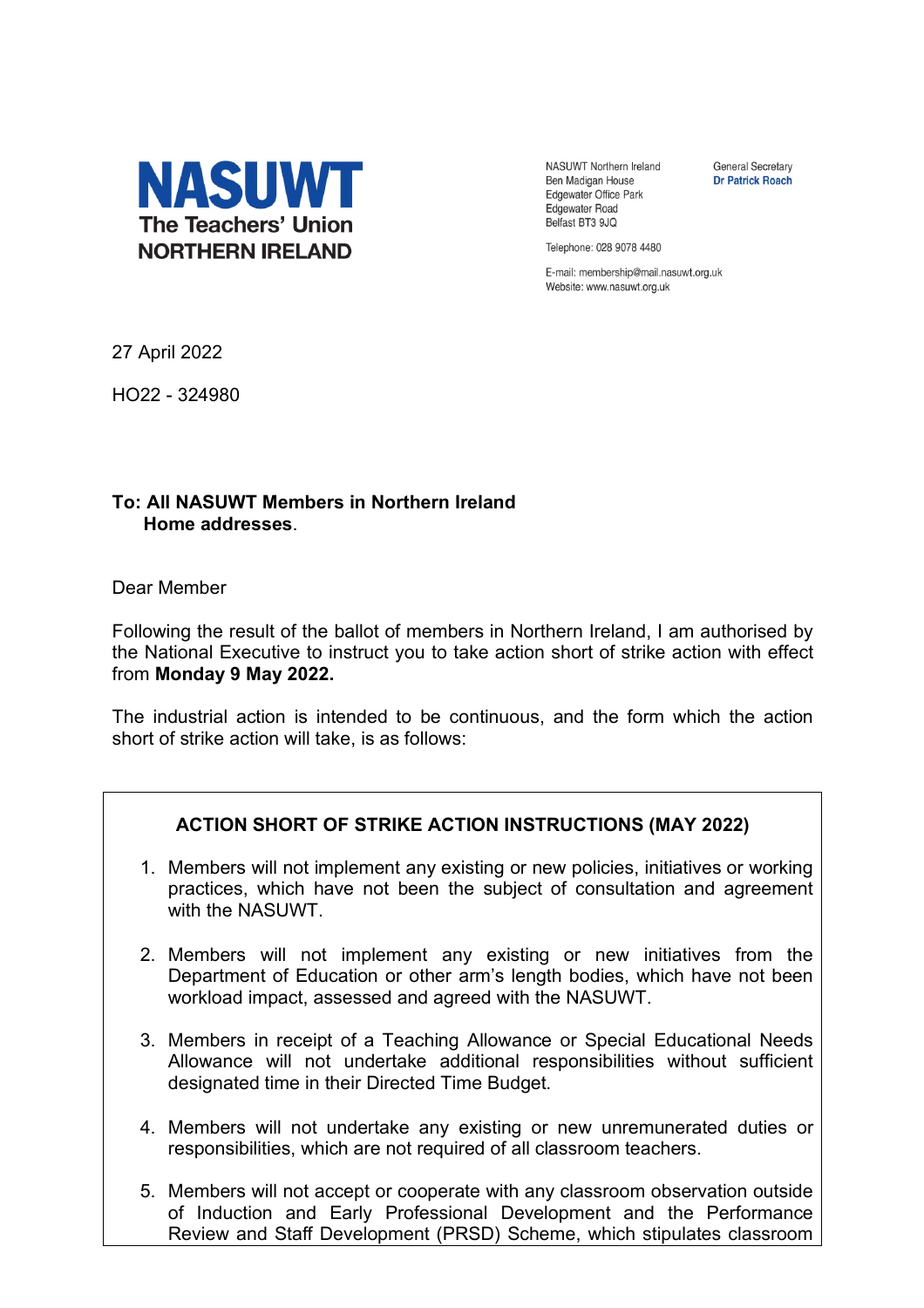observation of one hour per year with a maximum of two visits.

- 6. Members will not undertake any cover (including temporary compositing of classes) for absent colleagues outside of the requirements of the Teachers' Terms and Conditions (Jordanstown Agreement), including:
	- a) when it was known and agreed in advance that an absence would exceed 2 days (other than covering for primary 1, 2 or nursery colleagues);
	- b) where there are fewer than 222 pupils in the school; or
	- c) where the teacher is nursery (in primary school), primary 1 or primary 2.
- 7. Members (unless paid a specific teaching allowance and time is allocated on the time budget) will not carry out any routine non-Qualified Teacher Status (QTS) administrative or clerical tasks, including:
	- a) collecting money from pupils and parents;
	- b) investigating a pupil's absence;
	- c) bulk photocopying;
	- d) typing or making word-processed versions of manuscript material and producing revisions of such versions;
	- e) word processing, copying and distributing bulk communications, including standard letters, to parents and pupils;
	- f) producing class lists on the basis of information provided by teachers;
	- g) keeping and filing records, including records based on data supplied by teachers;
	- h) preparing, setting up and taking down classroom displays in accordance with decisions taken by teachers;
	- i) producing analyses of attendance figures;
	- j) producing analyses of examination results;
	- k) collating pupil reports;
	- l) administration of work experience (but not selecting placements and supporting pupils by advice or visits);
	- m) administration or scribing activities for public and internal examinations;
	- n) administration of cover for absent teachers;
	- o) ordering, setting up and maintaining ICT equipment and software;
	- p) cataloguing, preparing, issuing and maintaining materials and equipment and stocktaking the same;
	- q) taking verbatim notes or producing formal minutes of meetings;
	- r) co-ordinating and submitting bids (for funding, school status and the like) using contributions by teachers and others;
	- s) transferring manual data about pupils not covered by the above into computerised school management systems;
	- t) managing the data in school management systems.
- 8. Members will not undertake invigilation of public examinations.
- 9. Members will not comply with any existing or new marking and assessment policy, including homework policy, which has not been agreed with the NASUWT.
- 10.Members will not co-operate with the scrutiny by other staff of pupils' books, nor conduct scrutiny of the books of pupils of other staff colleagues.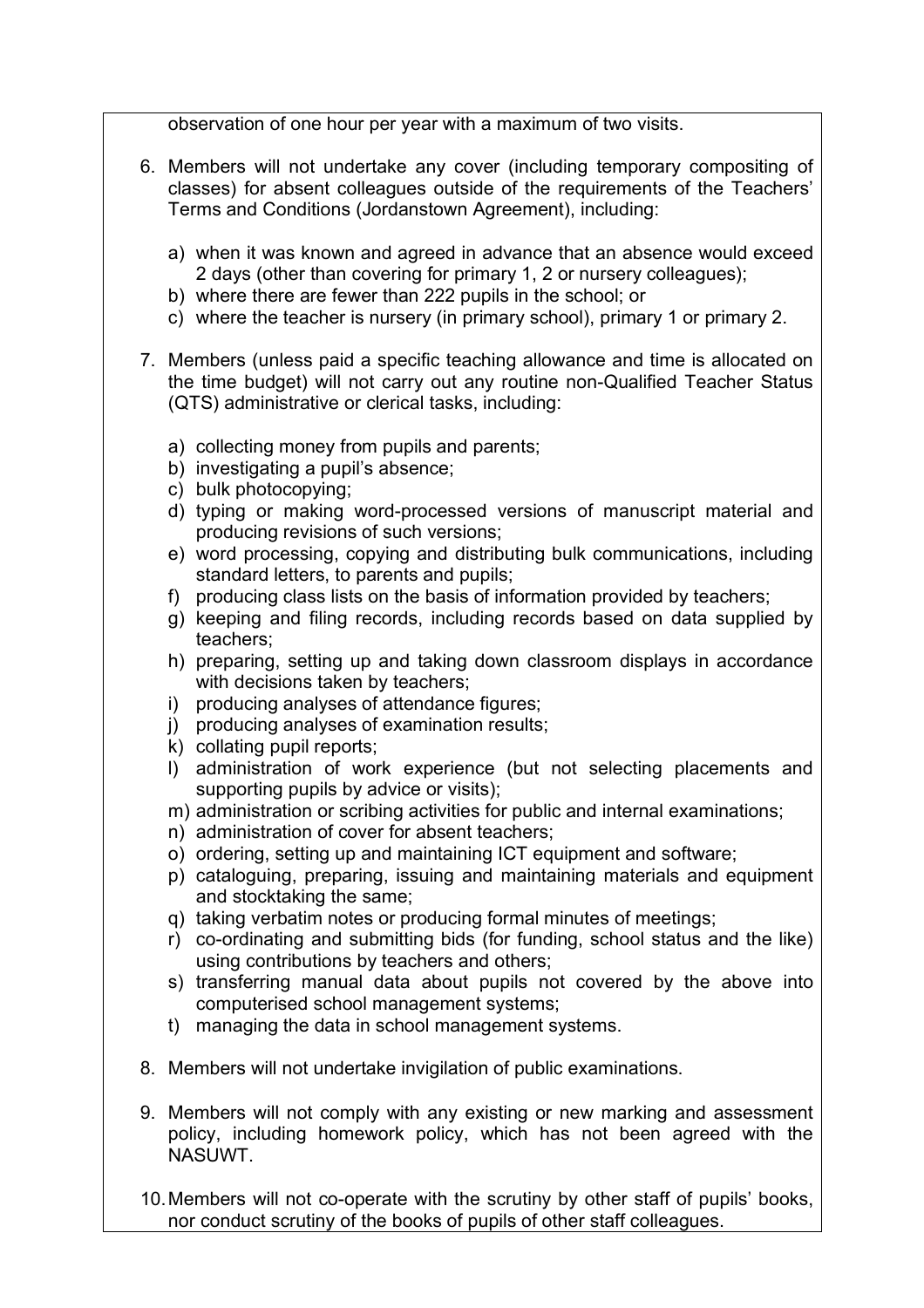- 11.Members will not submit their teacher planners or lesson plans to members of the Senior Management Team or anyone acting on their behalf.
- 12.Members will not send or reply to work-related emails, texts, social media messaging outside pupil session times, or during the lunch break.
- 13.Members will not attend more than one meeting each month outside pupil session times, lasting no more than one hour.
- 14.NASUWT members will not accept the direction of the principal to undertake any other activity in lieu of attendance at meetings.
- 15.Members will not meet with or report to parents, on an ad hoc basis, in person, online or by telephone, outside pupil sessions.
- 16.Members will not attend more than one parents' evening event outside pupil sessions.
- 17.Members will not co-operate with any ETI inspections or mock inspections.
- 18.Members will not undertake extra-curricular activities unless otherwise agreed with the NASUWT.
- 19.Members will not carry out requisition of materials or teaching supplies unless specifically allocated appropriate time within their Directed Time Budget.
- 20.Members will not engage in assigning levels of progression to pupils at Key Stage 1,2 or 3 for internal and/or external moderation.

## **VOLUNTARY ACTIVITIES OUTSIDE SCHOOL SESSIONS**

21.Voluntary activities include school teams, music/drama productions and clubs. Where members have made a professional judgement and have volunteered freely to provide extra support for certain pupils outside school sessions, these can also continue. However, where any of the above activities have been imposed on a member, then the action short of strike action instructions enable members to withdraw from these activities.

Essentially, these Action Short of Strike Action Instructions as issued will apply to all NASUWT members including:

- Classroom teachers
- Substitute Teachers
- Vice Principals
- Principals

The Action Short of Strike Action Instructions also applies to all NASUWT members working in grant-aided schools or employed directly by the Education Authority on teachers' terms and conditions of employment. This includes all schools in the following categories: